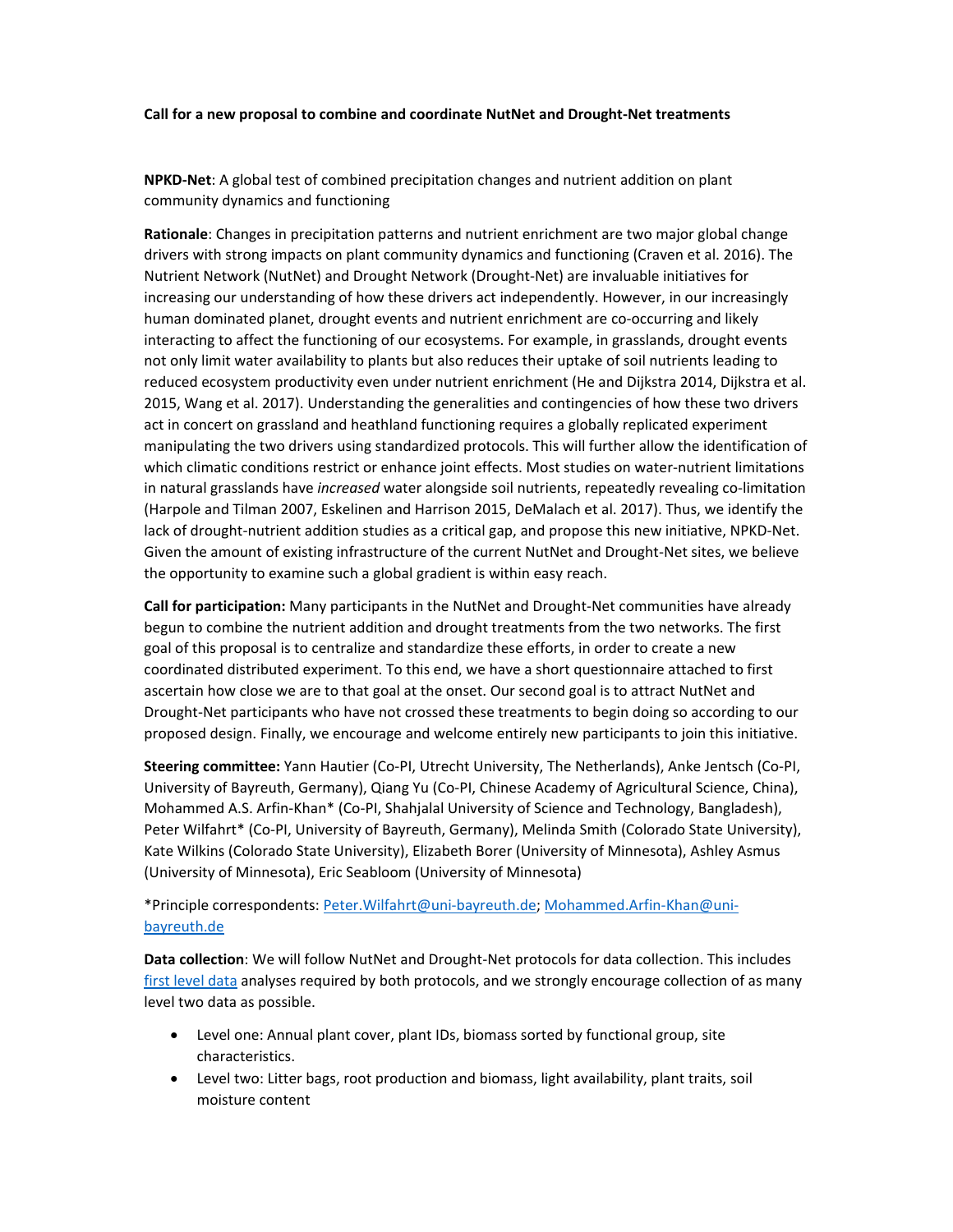**Data management:** Data will be received and processed by Mohammed Arfin‐Khan and Peter Wilfahrt according to the NutNet protocol (Lind 2016). This involves receiving data from NPKD participants, standardizing data format and plant taxonomic names using repeatable R scripts while leave the raw data intact, and documenting and versioning changes to the datasets. Participants that join NPKD‐Net **and** maintain a NutNet and/or Drought‐Net site should send data from each experiment to Mohammed Arfin‐Khan and Peter Wilfahrt. They will first receive and process the data, and then send it to Ashley Asmus (NutNet) and Kate Wilkins (Drought‐Net) who will provide a final quality check and incorporate them into their respective database.

**Authorship**: We will follow NutNet and Drought‐Net guidelines for authorship.

**Guidelines for Participation**: There are two ways to get involved. If you have a Drought‐Net site, there are two options depending on your shelter size. If you constructed the minimum 3 x 3 m shelters, you will likely need to construct additional shelters to accommodate the new plots. However, for managed grasslands that are mown (sub)-annually you can designate a single  $1 \times 1$  m subplot under the existing shelters for NPK addition with cover surveys and biomass harvest (Fig. 4). If you constructed larger shelters in natural grasslands (i.e. no regular disturbance), then it is possible to designate at least two 1 x 1 m subplots under existing shelters – one for cover surveys and one to three for yearly biomass harvests. You should only pursue this option if you can leave a buffer zone of at least 0.5 meters between the nutrient addition and ambient soil nutrient plots. NPK treatments should similarly be integrated into the control plots. **Any NPK additions in Drought‐Net sites should** *NOT* **interfere with the core Drought‐Net plots (i.e. minimum 0.5 m buffer between subplots)***.* For those without rainout shelters or insufficient space, we require three replicates each of ambient resources (i.e. control), drought shelters, NPK addition, and NPK x drought shelters. We propose a split plot design to minimize the number of necessary drought shelter constructions. The split plot should have a minimum 0.5 m buffer between +NPK and unfertilized plots. Each nutrient class should have four subplots of size 1.25 x 1.25 m, following the NutNet design of a permanent cover subplot with a rotation of subplots for biomass harvest (Fig. 4). This construction of rainout shelters should follow the Drought-Net protocol, which you can find here.

**Additional treatments (optional):** In addition to the minimum design, we encourage participants to consider three additional treatments. 1) Addition of plots with +N in ambient precipitation and drought shelters (e.g. ambient soil resource supply, +N, +NPK) 2) A water addition treatment that is of the same severity as the drought reduction (e.g. ‐40% reduction, ambient, +40% addition) crossed with nutrient addition. 3) Crossing the herbivore exclosures from NutNet with the minimum design listed above.

For anyone who has already begun a crossing nutrient addition with drought shelters, please answer the brief questionnaire at the end and return to Peter Wilfahrt at Peter. Wilfahrt@uni-bayreuth.de

Please do not hesitate to contact us (Peter.Wilfahrt@uni-bayreuth.de) for any additional remarks or questions.

Hereafter, you will find the main hypotheses that we design to test with the NPKD‐Net.

Thank you for your time and consideration. Sincerely,

The NPKD‐Net steering committee.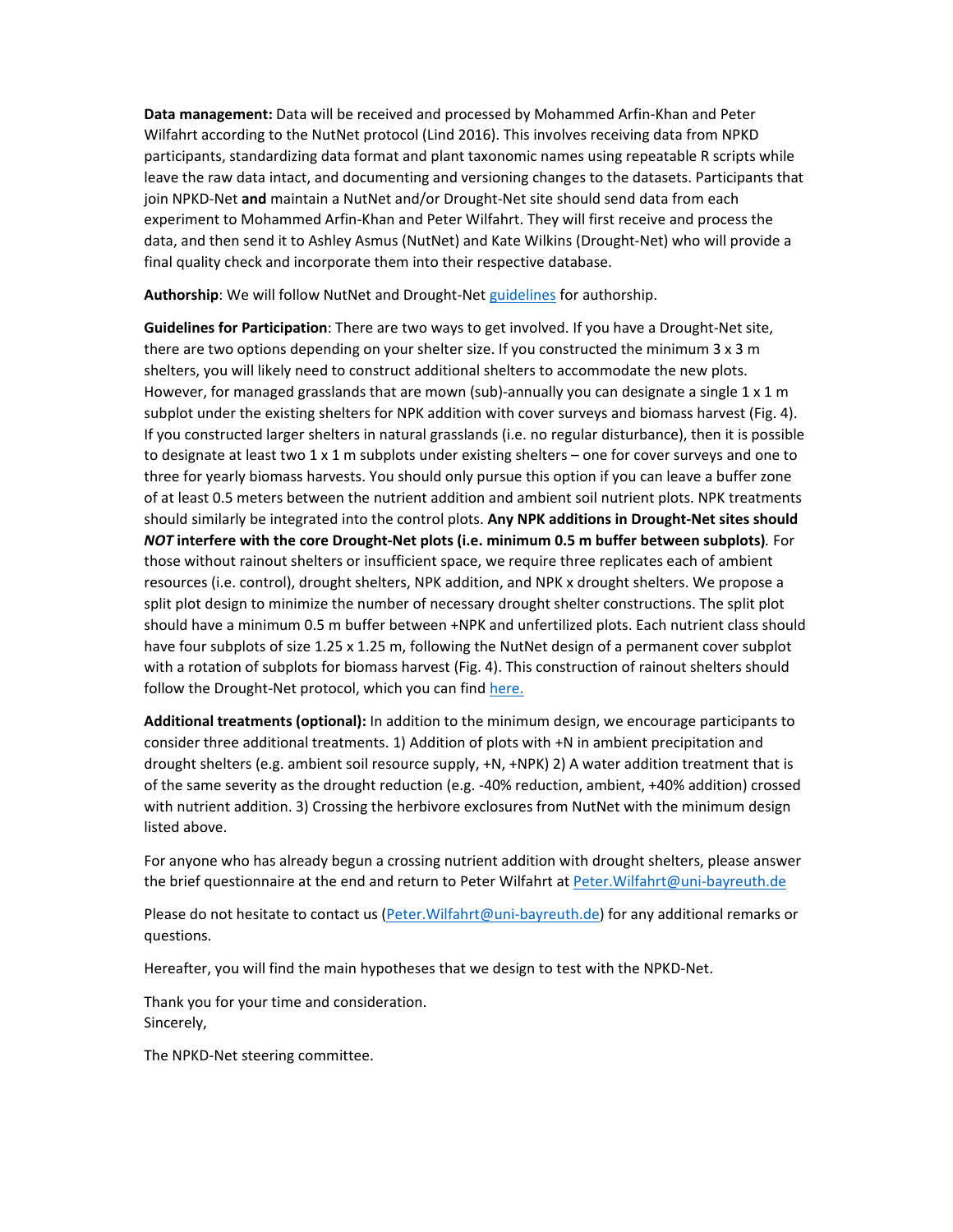**NPKD hypotheses:** Similar to NutNet and Drought‐Net, we envision studies covering a range of ecosystem processes emerging from this initiative. Our primary research interest is detailing the interactive effects of drought and nutrient addition on emergent plant community properties. We encourage add‐on studies that further investigate mechanisms related to the joint impacts of these two global change drivers.

# *Productivity hypotheses*

Biomass production is often co‐limited by multiple soil nutrients (Fay et al. 2015). However, the response to nutrient enrichment is dependent on the natural precipitation regime of the site (Wang et al. 2017). Xeric systems, being already water limited, may be less likely to show a response to NPK addition under drought (Morgan et al. 2016).

- We expect to observe an interaction between drought and +NPK addition, where drought nullifies or reduces the +NPK effect (Fig 1).
- We further expect the relative magnitude of this interactive effect to be stronger at more xeric sites, and may detect a threshold for where this interaction begins along a precipitation gradient.



Fig. 1 – Conceptual figure of central NPKD-Net ANPP hypothesis. Nutrient addition effects are contingent on sufficient water availability.

## *Diversity hypotheses*

 Soil resource limitation maintains community diversity, and nutrient enrichment leads to species loss (Harpole et al. 2016). Drought may lead to local loss of drought sensitive species such as legumes (Eskelinen and Harrison 2015). However, immobilization of soil resources during drought may moderate the loss of species during nutrient enrichment.

- We expect drought to suppress the competitive exclusion that typically leads to decreased community diversity following nutrient addition (Fig. 2).
- Traits conferring drought resistance and growth responses to nutrient enrichment of the dominant species at each site will determine relative sensitivities to drought, NPK addition, and their interactive effect.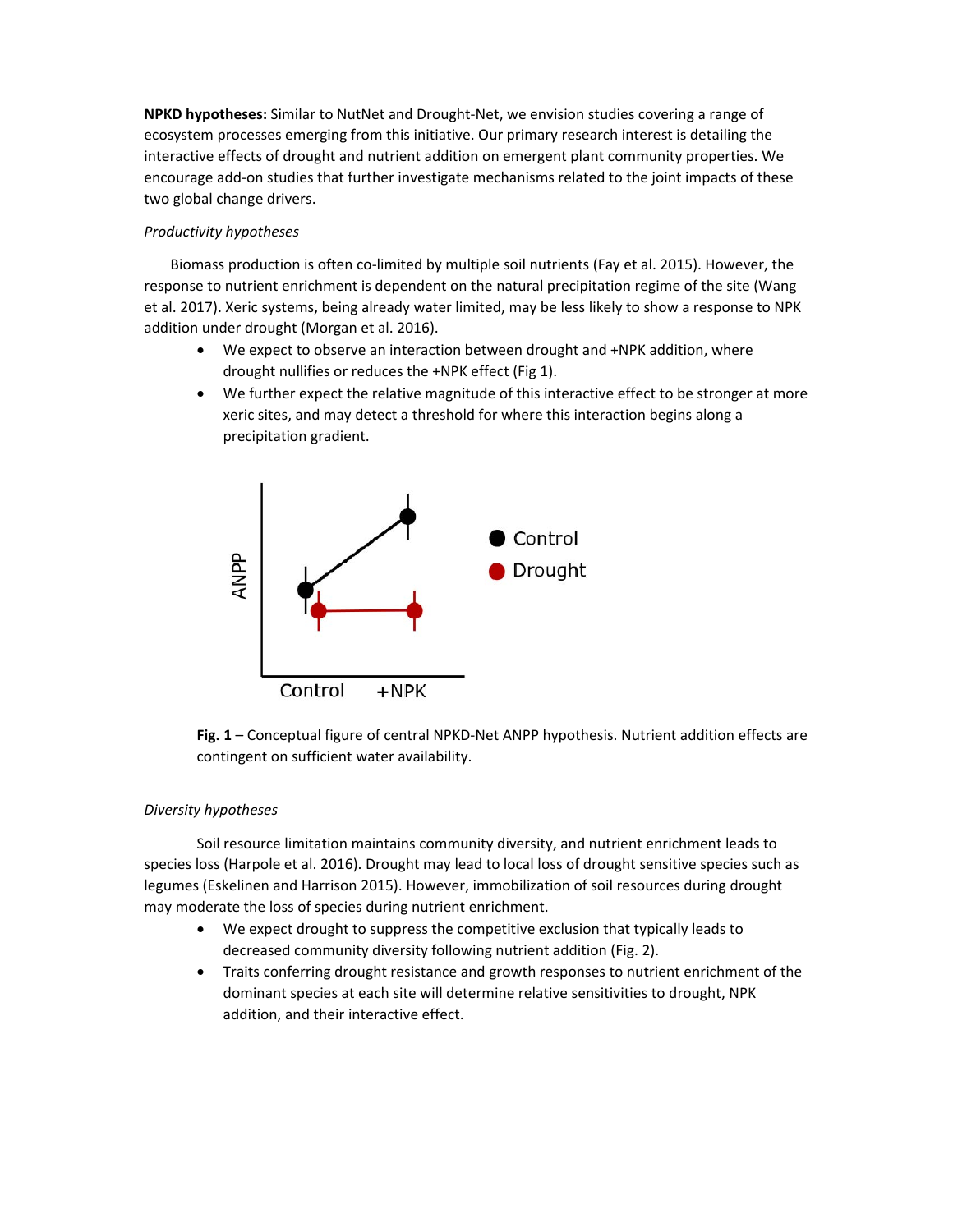

**Fig. 2** – Conceptual figure of central NPKD‐Net diversity hypothesis. Losses of species diversity after nutrient addition effects are greater when water is not limiting.

### *Diversity‐biomass‐stability hypotheses*

Nutrient enrichment should favor 'fast' species with exploitative strategies (rapid resource uptake, growth and tissue turnover) at the expense of 'slow' species with conservative strategies (slower rates of growth, resource uptake and tissue turnover). The leaf economics spectrum (Reich 2014) predicts that slow communities should have traits that confer greater resistance against drought, while fast communities should have traits that confer greater resilience. The net effect on the temporal stability of the ecosystem is determined by the combination of the resistance and resilience (Isbell et al. 2015).

- Communities composed of 'fast' and 'slow' strategy species should be more stable in biomass production through time due to a combination of resistant and resilient species with asynchronous responses to climatic variability.
- Nutrient enrichment will reduce the stability of biomass production through time due to selection of fast species with low resistance but high resilience and thus less asynchronous responses.
- Species rich communities will be naturally more stable due to a higher likelihood of including a combination of resistant and resilient species.
- Xeric systems will better maintain stability due to already water‐limited conditions and decreased responses to NPK addition under drought.
- These effects might be weaker through time due to adaptation.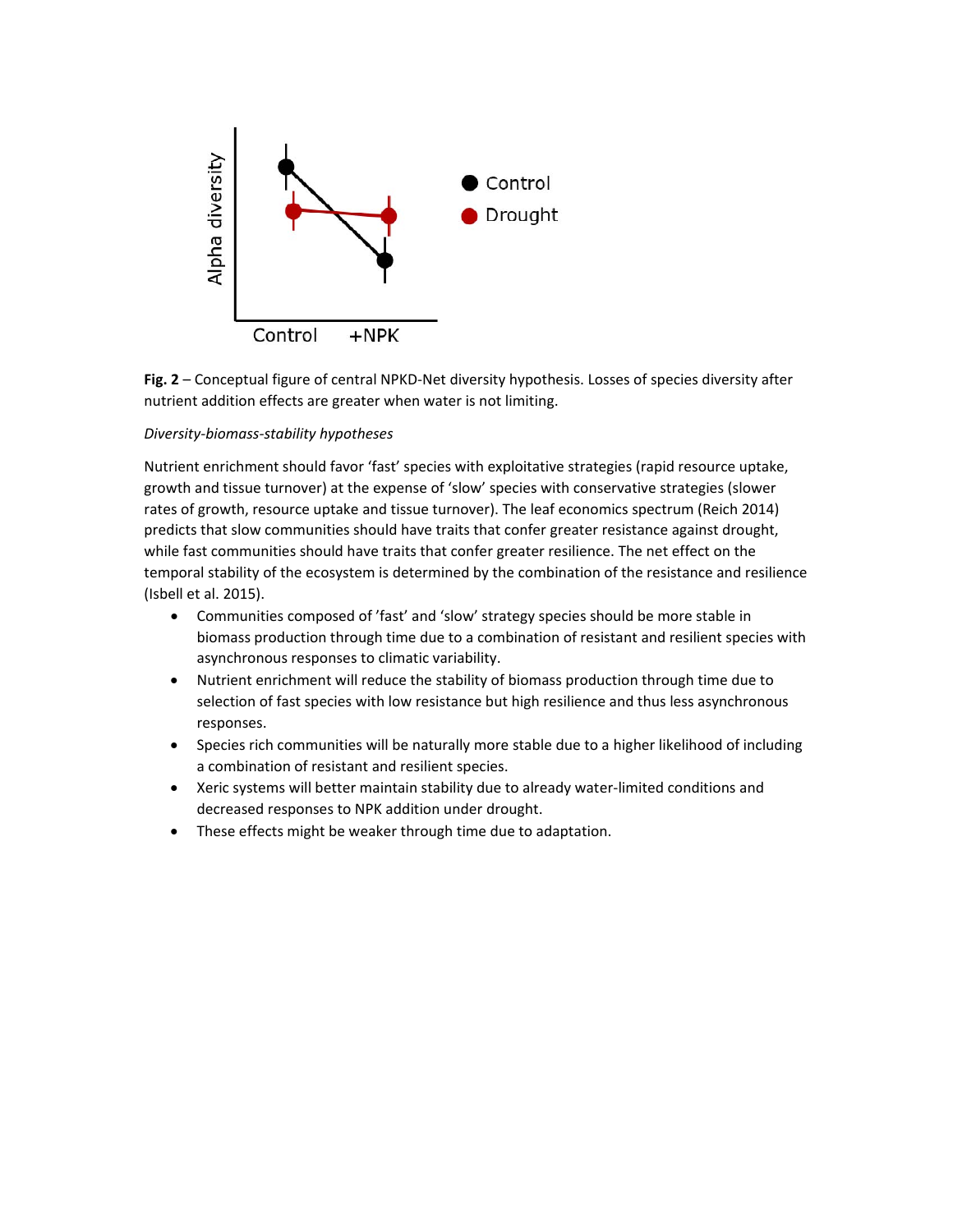

**Example Drought‐Net design for 3 x 3 m shelters in managed grasslands** 

Fig. 3 - In Drought-Net plots where biomass is removed yearly, NPK can be added to a subplot where both cover is recorded and biomass is harvested provided a 0.5 m buffer can be maintained. In unmanaged grasslands, addition of nutrients should only be added in new shelter constructions, or in larger, existing rain shelters that have a big enough footprint to accommodate nutrient addition without infringing on the core Drought‐Net activities.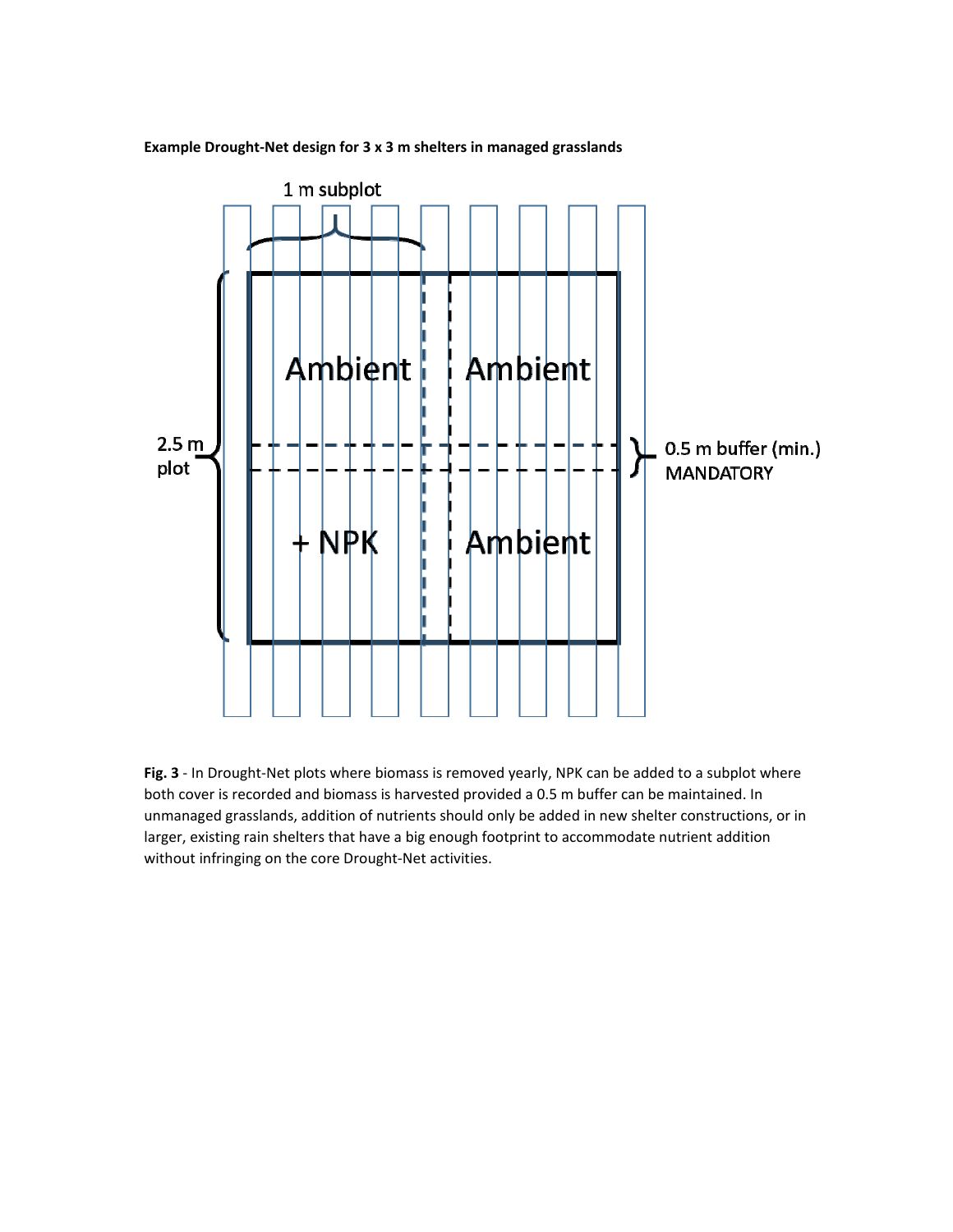### **Example split plot design for new NPKD plots**



5.5 m split plot

Fig. 4 - For existing NutNet sites, Drought-Net sites with insufficient space (see above), or new sites altogether, we propose a split‐plot design. This would require the construction of three rainout shelters built using the Drought-Net specifications that can accommodate a 2.5 x 5.5 m plot, meaning a 3.5 x 6.5 m footprint of the rainout shelter. This would be split into two sides, one side receiving the +NPK treatment and the other left at ambient soil nutrients. They would further be split into subplots that allow for annual cover data collected in the same area along with three subplots where biomass can be harvested in rotation. In a block design, these would be paired with a split plot with no rainfall reduction.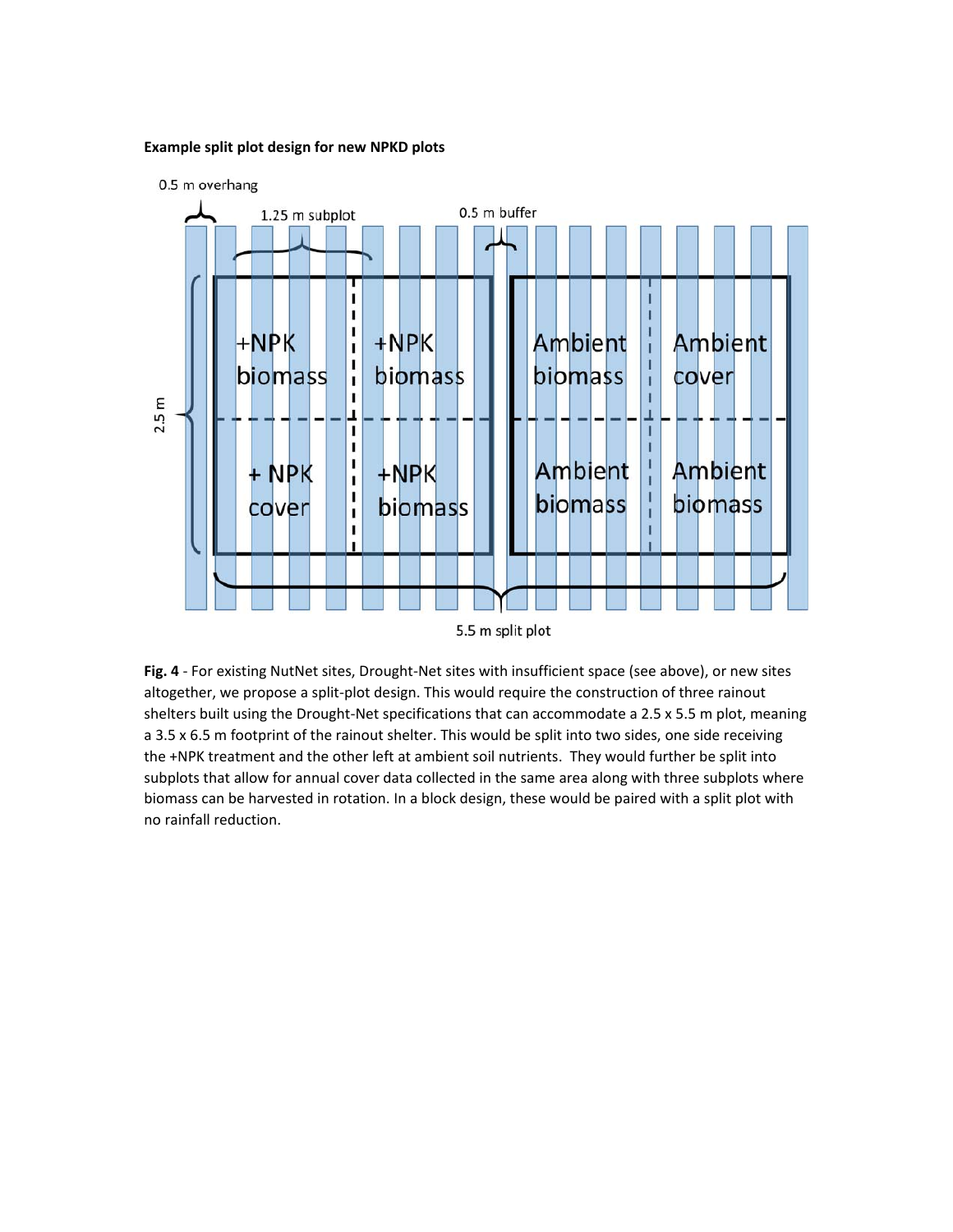0.5 m overhang



5.5 m split plot

**Fig. 5** – Example of expanded nutrient addition plots. Here, the drought shelter is extended compared to Figure 4 to allow additional nutrient treatments.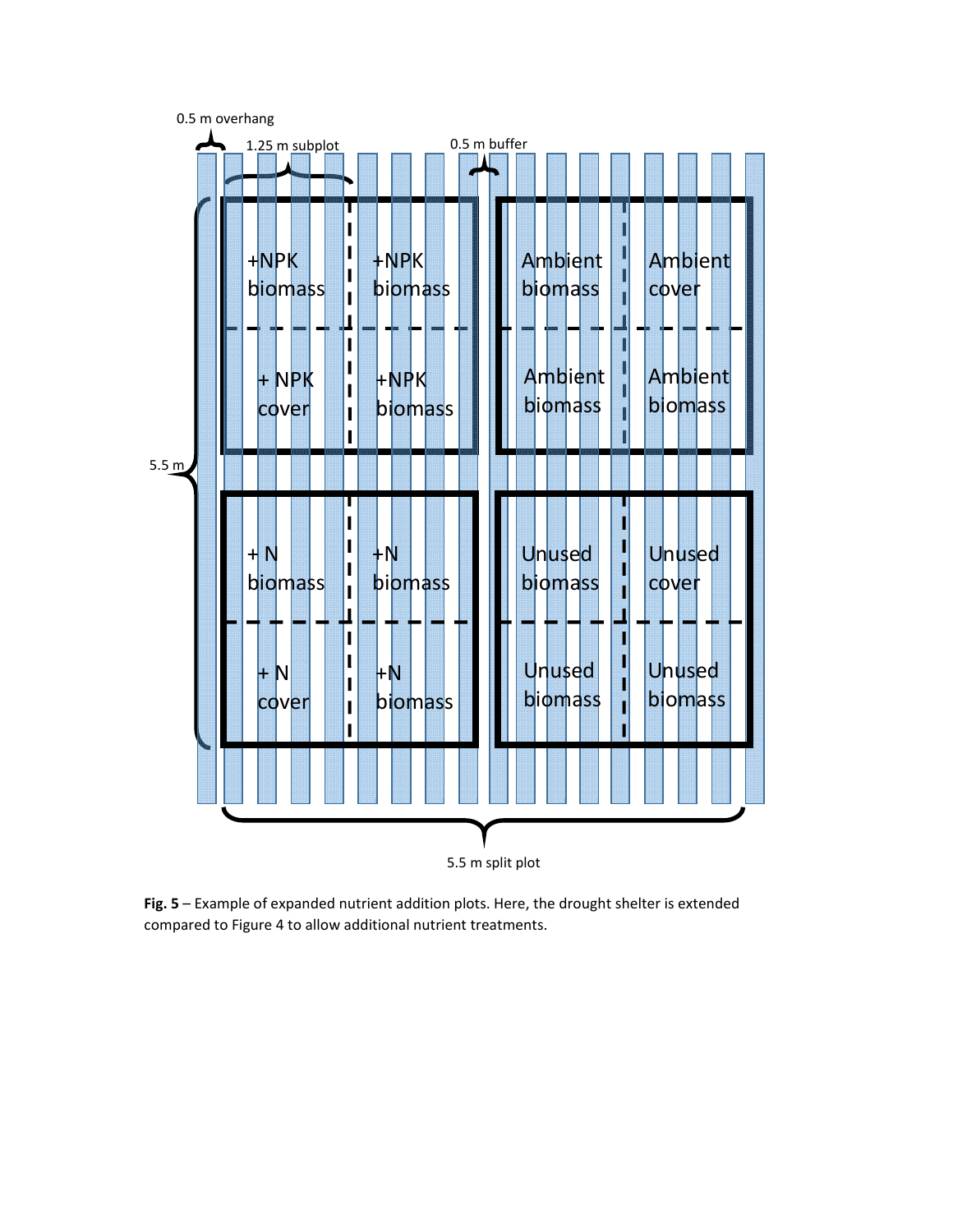#### **References**

- Craven, D., F. Isbell, P. Manning, J. Connolly, H. Bruelheide, A. Ebeling, C. Roscher, J. van Ruijven, A. Weigelt, B. Wilsey, C. Beierkuhnlein, E. de Luca, J. N. Griffin, Y. Hautier, A. Hector, A. Jentsch, J. Kreyling, V. Lanta, M. Loreau, S. T. Meyer, A. S. Mori, S. Naeem, C. Palmborg, H. W. Polley, P. B. Reich, B. Schmid, A. Siebenkäs, E. Seabloom, M. P. Thakur, D. Tilman, A. Vogel, and N. Eisenhauer. 2016. Plant diversity effects on grassland productivity are robust to both nutrient enrichment and drought. Philosophical transactions of the Royal Society of London. Series B, Biological sciences 371:20150277.
- DeMalach, N., E. Zaady, and R. Kadmon. 2017. Contrasting effects of water and nutrient additions on grassland communities: A global meta‐analysis. Global Ecology and Biogeography 26:983–992.
- Dijkstra, F. A., M. He, M. P. Johansen, J. J. Harrison, and C. Keitel. 2015. Plant and microbial uptake of nitrogen and phosphorus affected by drought using 15N and 32P tracers. Soil Biology and Biochemistry 82:135–142.
- Eskelinen, A., and S. P. Harrison. 2015. Resource colimitation governs plant community responses to altered precipitation. Proceedings of the National Academy of Sciences of the United States of America 112:13009–14.
- Fay, P. A., S. M. Prober, W. S. Harpole, J. M. H. Knops, J. D. Bakker, E. T. Borer, E. M. Lind, A. S. MacDougall, E. W. Seabloom, P. D. Wragg, P. B. Adler, D. M. Blumenthal, Y. M. Buckley, C. Chu, E. E. Cleland, S. L. Collins, K. F. Davies, G. Du, X. Feng, J. Firn, D. S. Gruner, N. Hagenah, Y. Hautier, R. W. Heckman, V. L. Jin, K. P. Kirkman, J. Klein, L. M. Ladwig, Q. Li, R. L. McCulley, B. A. Melbourne, C. E. Mitchell, J. L. Moore, J. W. Morgan, A. C. Risch, M. Schütz, C. J. Stevens, D. A. Wedin, and L. H. Yang. 2015. Grassland productivity limited by multiple nutrients. Nature Plants 1:15080.
- Harpole, W. S., L. L. Sullivan, E. M. Lind, J. Firn, P. B. Adler, E. T. Borer, J. Chase, P. A. Fay, Y. Hautier, H. Hillebrand, A. S. MacDougall, E. W. Seabloom, R. Williams, J. D. Bakker, M. W. Cadotte, E. J. Chaneton, C. Chu, E. E. Cleland, C. D'Antonio, K. F. Davies, D. S. Gruner, N. Hagenah, K. Kirkman, J. M. H. Knops, K. J. La Pierre, R. L. McCulley, J. L. Moore, J. W. Morgan, S. M. Prober, A. C. Risch, M. Schuetz, C. J. Stevens, and P. D. Wragg. 2016. Addition of multiple limiting resources reduces grassland diversity. Nature 537:93–96.
- Harpole, W. S., and D. Tilman. 2007. Grassland species loss resulting from reduced niche dimension. Nature 446:791–793.
- He, M., and F. A. Dijkstra. 2014. Drought effect on plant nitrogen and phosphorus: a meta-analysis. New Phytologist 204:924–931.
- Isbell, F., D. Craven, J. Connolly, M. Loreau, B. Schmid, C. Beierkuhnlein, T. M. Bezemer, C. Bonin, H. Bruelheide, E. de Luca, A. Ebeling, J. N. Griffin, Q. Guo, Y. Hautier, A. Hector, A. Jentsch, J. Kreyling, V. Lanta, P. Manning, S. T. Meyer, A. S. Mori, S. Naeem, P. A. Niklaus, H. W. Polley, P. B. Reich, C. Roscher, E. W. Seabloom, M. D. Smith, M. P. Thakur, D. Tilman, B. F. Tracy, W. H. van der Putten, J. van Ruijven, A. Weigelt, W. W. Weisser, B. Wilsey, and N. Eisenhauer. 2015. Biodiversity increases the resistance of ecosystem productivity to climate extremes. Nature 526:574–577.
- Lind, E. M. 2016. Unified data management for distributed experiments: A model for collaborative grassroots scientific networks. Ecological Informatics 36:231–236.
- Morgan, J. W., J. M. Dwyer, J. N. Price, S. M. Prober, S. A. Power, J. Firn, J. L. Moore, G. M. Wardle, E. W. Seabloom, E. T. Borer, and J. S. Camac. 2016. Species origin affects the rate of response to inter-annual growing season precipitation and nutrient addition in four Australian native grasslands. Journal of Vegetation Science 27:1164–1176.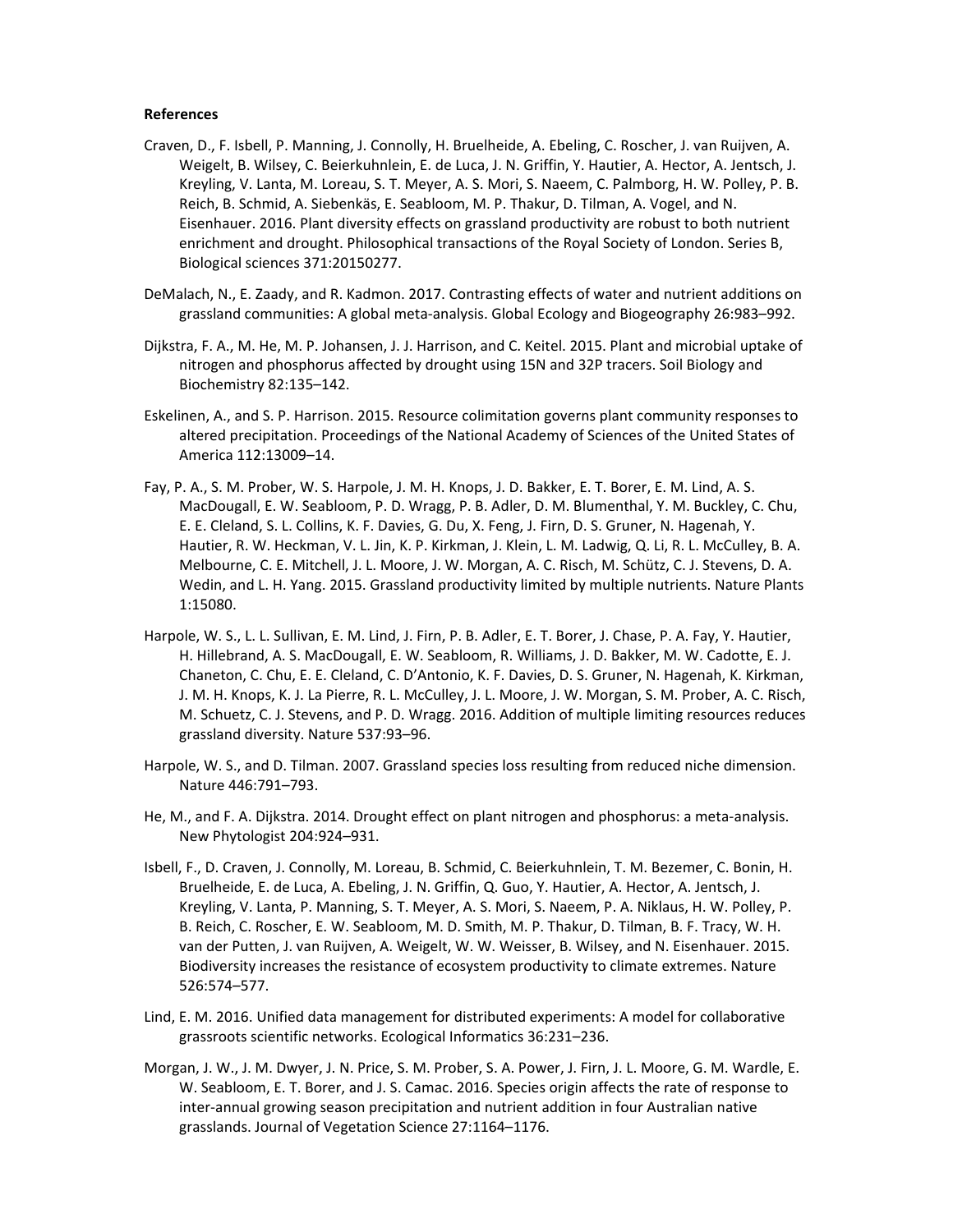- Reich, P. B. 2014. The world‐wide "fast‐slow" plant economics spectrum: a traits manifesto. Journal of Ecology 102:275–301.
- Wang, J., J. M. H. Knops, C. E. Brassil, and C. Mu. 2017. Increased productivity in wet years drives a decline in ecosystem stability with nitrogen additions in arid grasslands. Ecology 98:1779–1786.